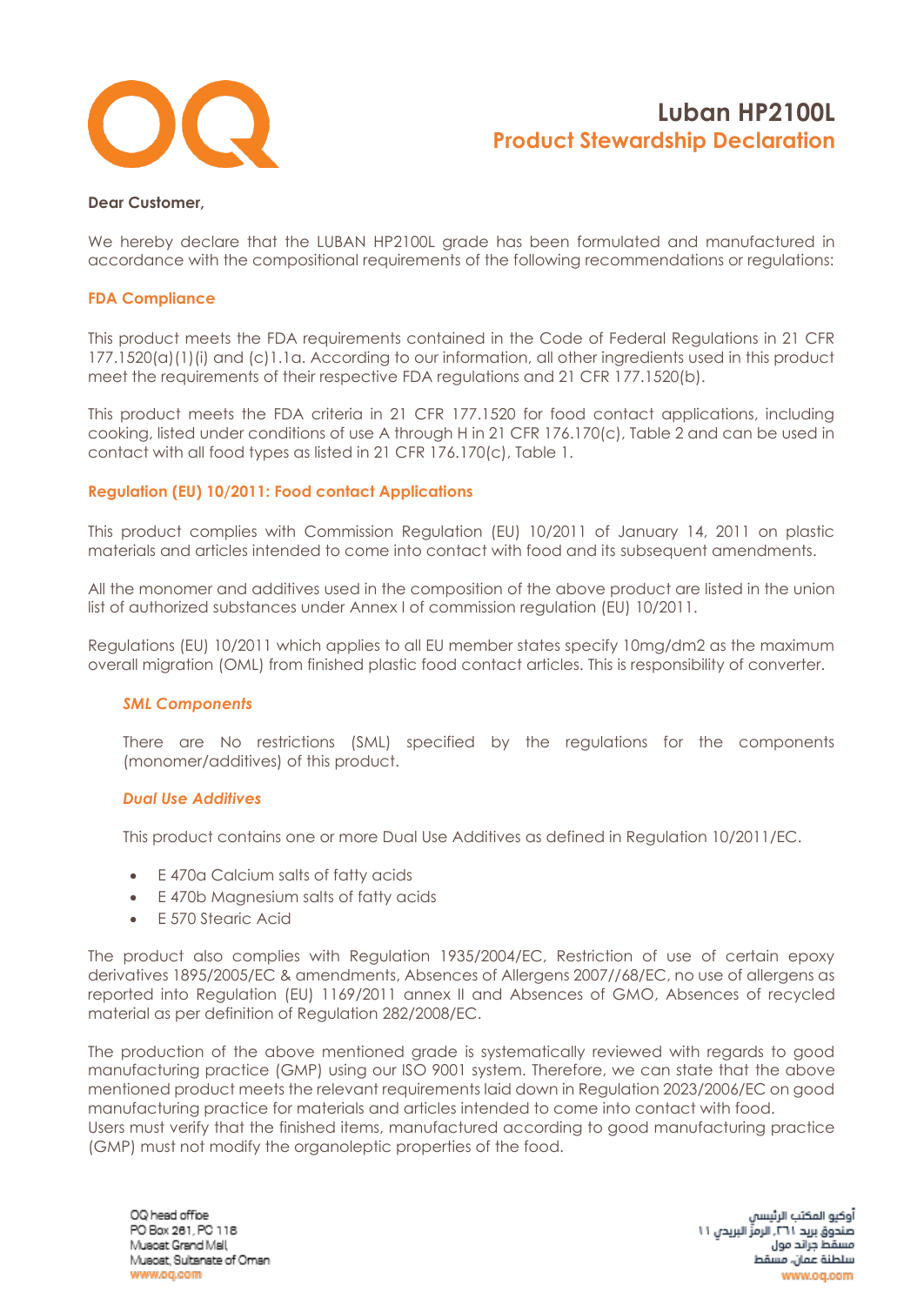

This product could potentially contain Non Intentional Added Substances (NIAS), which required to be evaluated using recognized risk assessment method.

### **Regulation (EC) 1223/2009: Cosmetic Products**

The EU regulation (EC) 1223/2009 applies to cosmetic products and it does not apply to the polymer resins. However, we confirm that any of the substances listed in the Annex II of the regulation 1223/2009/EC is not used in the manufacture or formulation of this product. However, this product has not been tested for these chemical substances.

## **REACH (Regulation EC 1907/2006)**

OQ certifies that all components used in the formulation of this product do not contain, nor are they knowingly produced with any substances listed on Annex XVII to Regulation (EC) No 1907/2006 of the European Parliament and of the Council concerning the Registration, Evaluation, Authorisation and Restriction of Chemicals (REACH) and its amendments.

## *Substance of Very High Concerns (SVHC):*

ECHA has so far identified certain chemical substances as the substances of Very High Concerns (SVHC) updated as of 17<sup>th</sup> January 2022. These substances are mentioned in the following link:

### <https://echa.europa.eu/candidate-list-table>

We confirm that these substance of Very High Concerns (SVHC) are not added intentionally during manufacturing process of this product.

### *REACH Registration Status:*

Polymers are generally exempted from the provisions on registration of Title II of REACH (Article 2(9)). However, the constituents of these polymers fall under the regulation of REACH. Therefore, all relevant substances like monomers and polymer additives were pre-registered and will eventually be registered under REACH. For the relevant substances in OQ polymers products, an Only Representative (OR) in accordance with the European Union legislation REACH (Registration, Evaluation, Authorisation and Restriction of Chemicals) was appointed.

#### **Country Chemical Invention status:**

*(Listed on inventory or not listed on inventory/Compliance):*

- **United States:** Toxic Substances Control Act Inventory (TSCA); Listed, Exempt from reporting under the Inventory Update Rule.
- **Canada:** Domestic Substances List (DSL), Non Domestic Substance List (NDSL); the substance is specified on the DSL.
- **Europe:** European Inventory of Existing Commercial Chemical Substances (EINECS or ELINCS); ELINCS are not effective anymore after REACH came in force. Under REACH all polymers are exempt from registration and evaluation.
- **Australia:** Australian Inventory of Chemical Substances (AICS); listed.
- **Korea:** Korean Existing Chemical List (ECL); Korea-Reach is in force and polymers are exempt from registration.

OQ head office PO Box 261, PC 118 Muscat Grand Mall Musost, Sultanate of Oman www.og.com

أوكيو المكتب الرئيسا صندوق بريد ٢٦١. الرمزِّ البريدي ١١ مسقط جراتد مول سلطنة عمان، مسقط www.og.com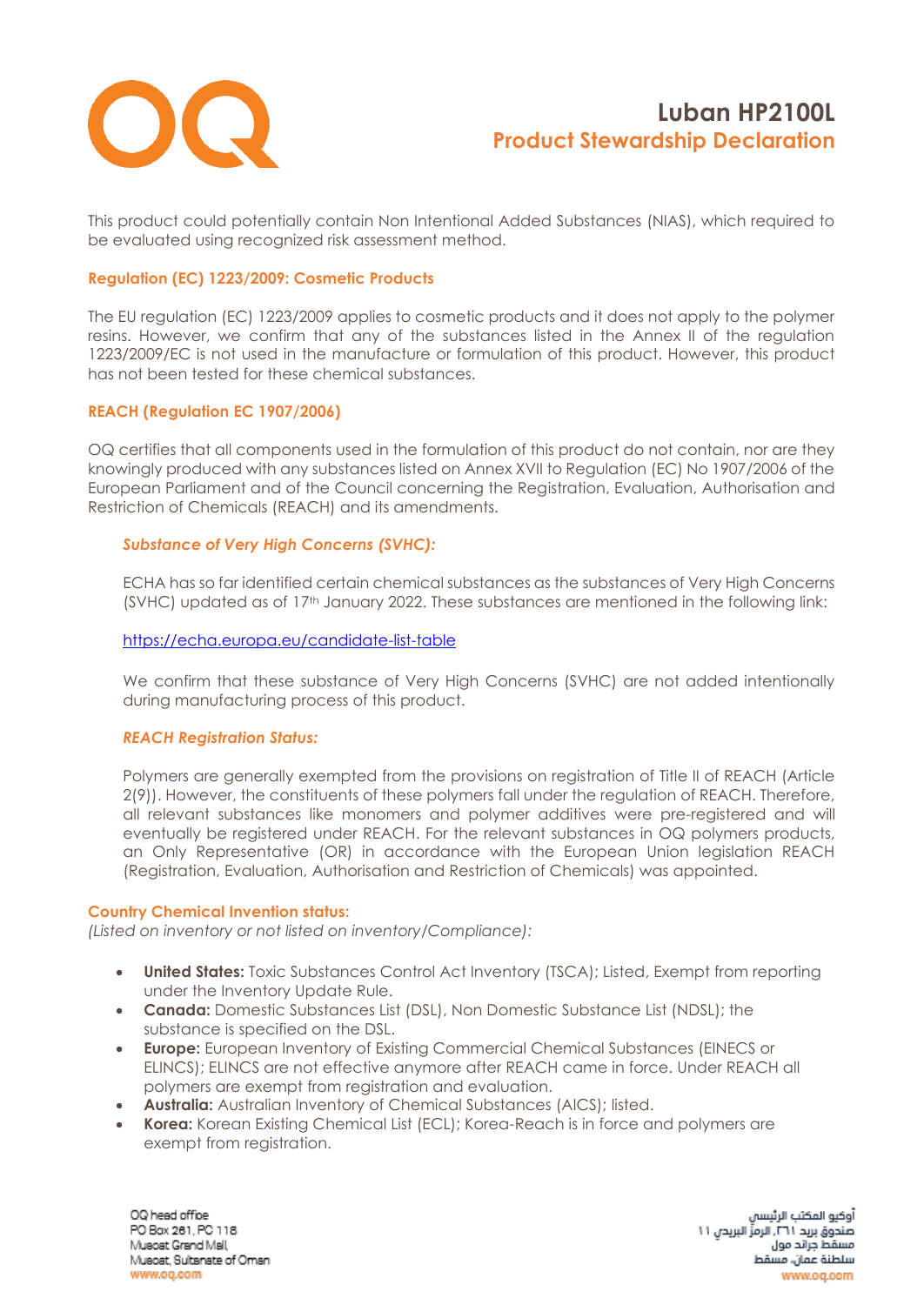

- **Japan:** Japanese Existing and New Chemical Substances (ENCS); listed. The draft Positive List (PL) published by MHLW (base polymers: plastics & additives) and its subsequent amendments; listed.
- **Philippines:** Philippines Inventory of Chemicals and Chemical Substances (PICCS); listed.
- **China:**
	- ✓ Inventory of Existing Chemical Substances Manufactured or Imported in China (IECSC); listed.
	- ✓ GB 9685-2016 "National Standard of Food Safety: on uses of additives in Food Contact Materials and their products"; compliant.
	- ✓ GB 31603-2015 "National Food Safety Standard General Hygienic Practice for Production of Food Contact Materials and Its Products"; compliant.
	- ✓ GB 4806.1-2016 "National Standard of Food Safety: General safety requirements on Food Contact Materials and their products"; compliant.
	- ✓ GB 4806.6-2016 "National Food Safety Standard Plastic Resin for Food Contact"; listed.

The monomers and additives used on the formulation of this product are listed in the above regulations' positive lists including no specific migration limit (SML).

- **New Zealand:** New Zealand Inventory of Chemicals (NZIoC); listed.
- **Switzerland:** Swiss Federal Department of Home Affairs (FDHA) "Annex 10 of the Ordinance of the FDHA on materials and articles intended to come into contact with foodstuffs" listed under Table 1, column 5 (IV), additive (without additives used in the production of colourants and pigments (AD) as of 1st December 2020.
- **MERCOSUR** (Argentina, Brazil, Uruguay, Paraguay, Venezuela and Bolivia) This product meets the requirements of following regulations:
	- $\checkmark$  GMC Resolution No. 03/1992 of April 1st 1992, which "establishes the general criteria and classification of materials for packaging and equipment in contact with food"
	- ✓ GMC Resolution No. 02/2012 of April 19th 2012 which provides a "positive list of monomers, other starting substances and polymers authorized for the manufacture of plastic packaging and equipment that come into contact with food"
	- ✓ GMC Resolution No. 39/2019 of July 15th 2019, which provides the "Technical Regulation on the positive list of additives for plastic materials and polymeric coatings intended to contact food".

This product does not contain monomers and/or addictive with SML and/or Total Specific Migration Limit (SML(T)) and/or QMA (residual content per food contact area). In order to guarantee the compliance with the above Resolutions, the end plastic product must be analyzed by the manufacturer concerning total migration limit and such limit must be less than 50 mg/kg or 8 mg/dm².

### **ROHS Directive 2011/65/EU**

The product complies with RoHS Directive 2011/65/EU and the substances mentioned in the directive are not intentionally introduced and are not related to the manufacturing process of the product.

### **Medical**

### *European Pharmacopeia (EP)*

This product does not meet the EP requirements for 3.1.3, Polyolefins - 7th Edition of European Pharmacopeia.

OQ head office PO Box 261, PC 118 Muscat Grand Mall Musost, Sultanate of Oman www.og.com

أوكيو المكتب الرئيسا صندوق بريد ٢٦١. الرمزِّ البريدن ١١ مسقط جراتد مول سلطنة عمان، مسقط www.oa.com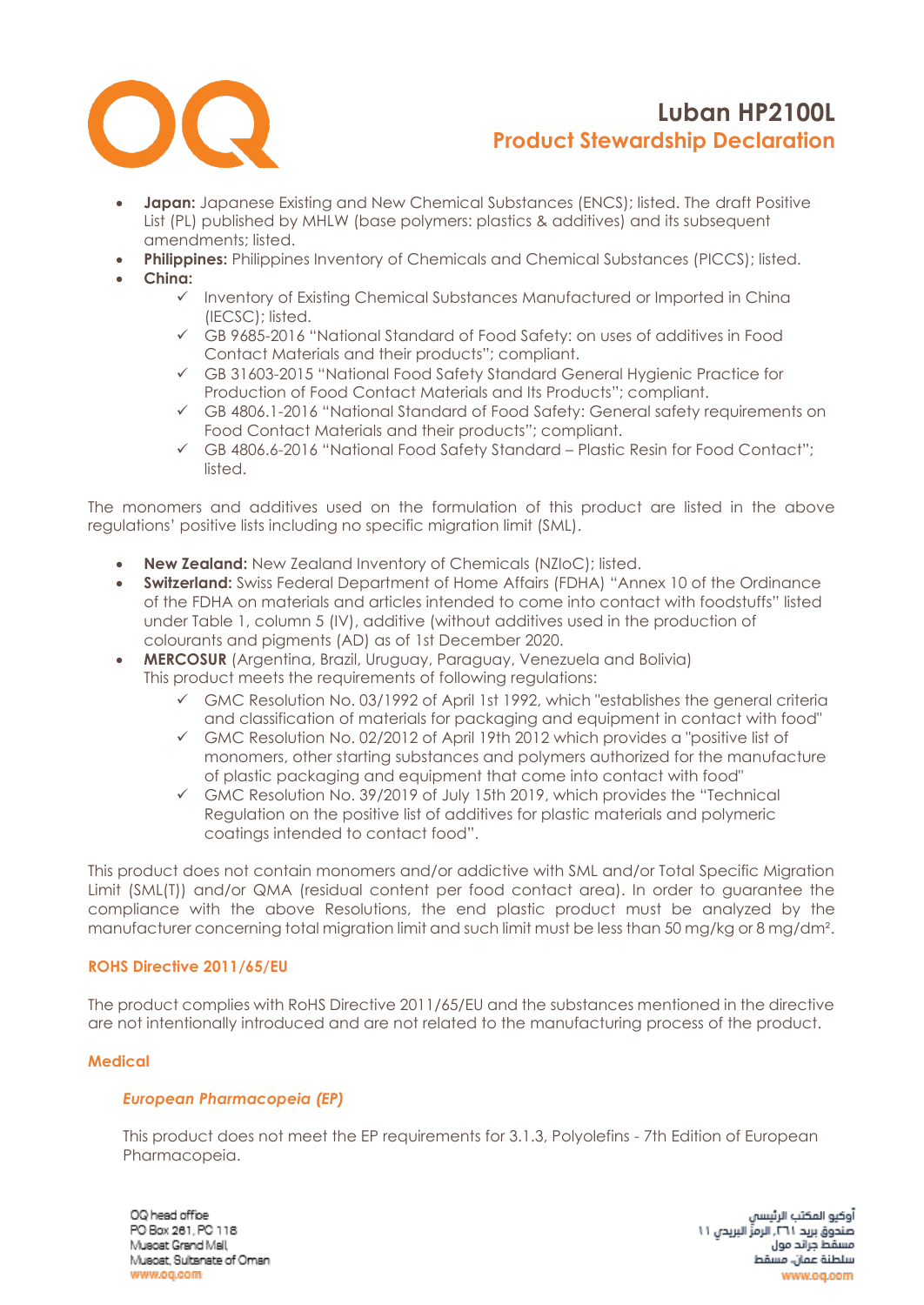

## *USP Class VI*

This product has not been tested for USP Class VI.

### **Directive 94/62/EC and the regulation of the Coalition of Northeastern Governors (CONEG) of the USA on packaging and packing waste**

The product meets the requirement of CONEG and Directive 94/62/EC and its amendments (2005/20/EC and 2013/2/EU) in force. Cadmium, chromium (VI), lead and mercury are not used in the manufacture of or in the formulation of this product. This product meets the year 2001 requirements of less than 100ppm for total incidental Cadmium, chromium (VI), lead and mercury. In addition, the product has the potential to be recycled according to these requirements.

### **TSE/BSE Statement**

The derived from animal sources are not intentionally used in this product recipe. Our additive supplier confirmed that the blended polymer additives used for this product are synthetic derivatives of vegetable based materials and minerals, and are free of any animal basis materials.

### **Halal & Kosher Certification**

This product is not certified for Halal and Kosher.

### **Phthalates Compliance**

The product complies with Regulation (EU) 10/2011/EC. Plasticizers such as phthalates are not used in the manufacture of or the formulation of this product. However, trace of phthalate as minor component of the catalyst system (a "Technical Support Agent") could be used to manufacture this product. This is typical of polypropylene resins produced with high mileage catalysts. Historical testing with food stimulants demonstrated residual phthalates found to be less than 0.3 ppm, which is the detection limit of the analytical method used.

### **Declaration on California Proposition 65**

The monomer and additives incorporated comply with California Proposition 65 (updated on 31 December 2021). The product represents 'no significant risk' for cancer to the people of California. The product contains no substances known to the State of California to cause reproductive toxicity at a level of exposure subject to the requirements of Propositions 65.

### **Switzerland VOC Declaration**

This product contains less than 3% VOC's of the substances in the positive lists of the Switzerland Regulations "VOC-LENKUNGSABGABE."

## **Absence of Substances and Chemicals**

We do not intend to use the Substances/Chemicals listed below in our product recipe:

• 2-Ethylhexylhexanoic acid

OQ head office PO Box 261, PC 118 Muscat Grand Mall Musost, Sultanate of Oman www.og.com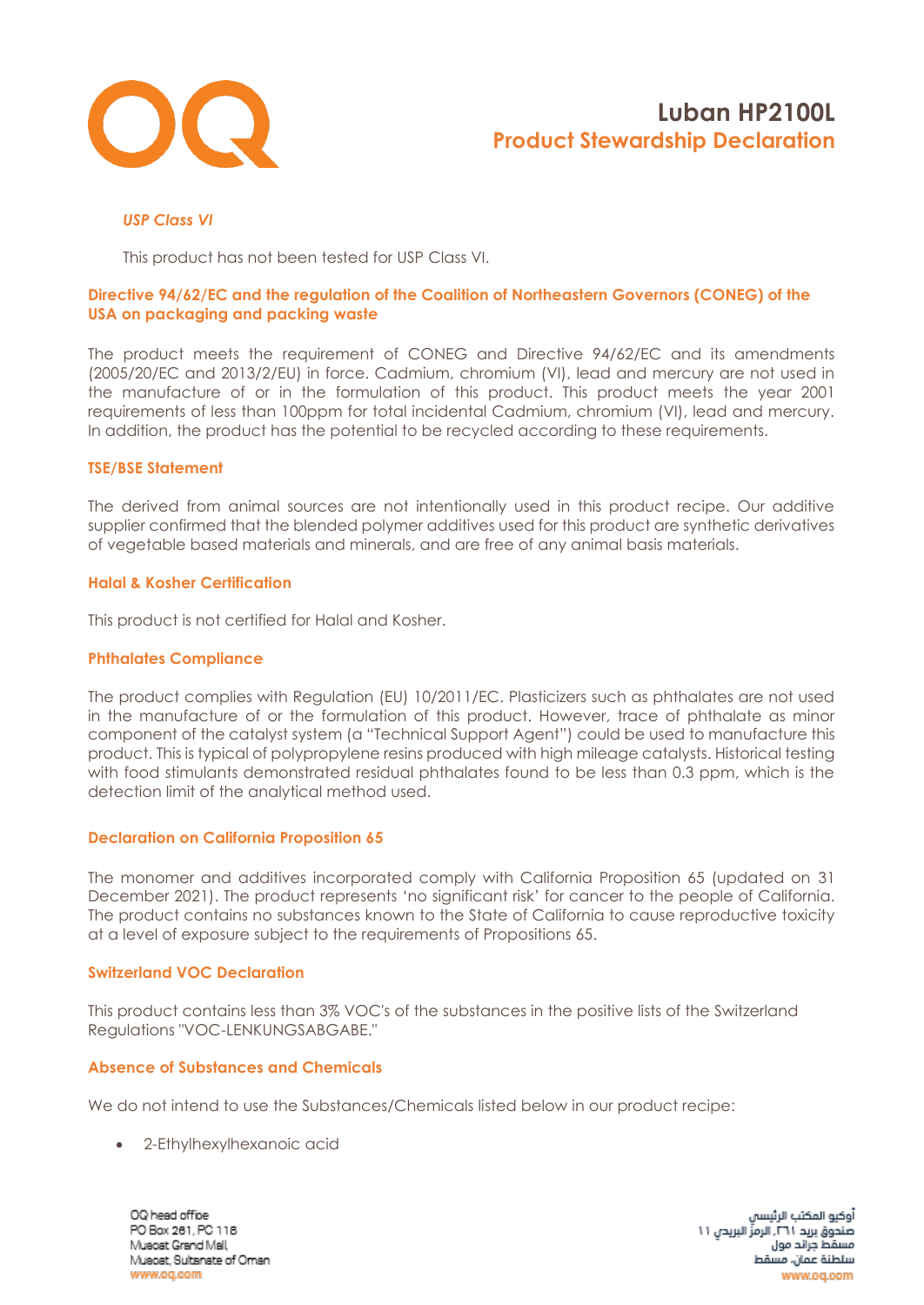

- Acetylacetone
- Acrylamide
- Aromatic amines
- Asbestos
- Azo pigments
- Benzo[a]pyrene
- Benzophenone, hydroxybenzophenone and 4-methylbenzophenone
- Benzotriazole
- Biocides
- Bisphenol-A, F, S
- Brominated flame retardants
- Butylated hydroxytoluene (BHT)
- CFC's
- Chlorinated paraffins
- CMR substances class 1A and 1B (Carcinogens, Mutagens and toxic for reproduction) according with Regulation CLP (1272/2008)
- Cyanides
- Dimethylfumarate
- Dioxins and furans
- Engineered nanomaterials
- Epoxidised Soya Bean Oil (ESBO)
- Epoxyderivates (BADGE, BFDGE or NOGE)
- Formaldehyde
- Genetic modified organisms (GMO)
- Glycolethers
- [Isopropylthioxanthone](https://www.google.com/search?rlz=1C1CHBF_enAE772AE772&q=Isopropylthioxanthone+(ITX)&spell=1&sa=X&ved=0ahUKEwjZgv6l6_fZAhWOblAKHQZfCSMQkeECCCIoAA) (ITX)
- Latex
- Melamine
- Mineral Oil Saturated Hydrocarbons (MOSH) and Mineral Oil Aromatic Hydrocarbons (MOAH) or any form of Oligomers.
- Nonylphenol and its derivatives
- Organo-tin compounds as tributyl-tin (TBT), dibutyl-tin (DBT), monobutyl-tin (MBT)
- Ozone depleting substances according to the Montreal protocol
- PBB or PBDE
- PBT/PCB
- PCP/PCN
- Perfluorooctane sulfonate (PFOS)
- Perfluorooctanoic acid (PFOA)
- Pesticides
- Polycyclic aromatic hydrocarbons (PAH)
- Radioactive substances
- Recycled materials
- Semicarbazide
- Sesame seeds or Wheat
- Substances with possible allergic properties such as Cereals, Crustaceans, Eggs, Milk, Nuts, ..etc.
- The heavy metals cadmium, mercury, lead or hexavalent chromium
- Triclosan (2,4,4'-trichloro-2'-hydroxydiphenyl ether) (CAS 3380-34-5)
- Vinyl chloride monomer (VCM) and its polymers or copolymers (PVC, PVDC, …)